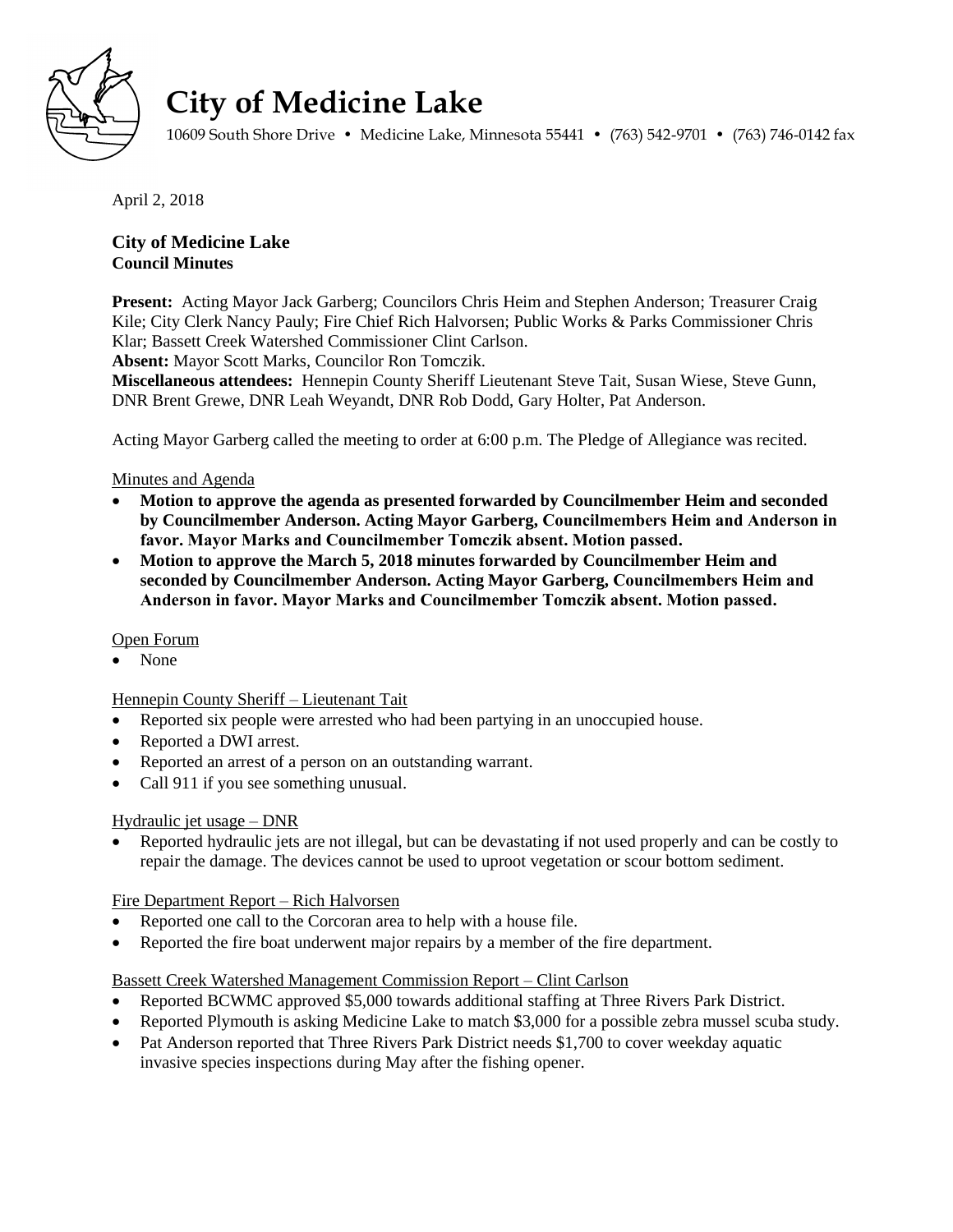- Susan Wiese reported there is a meeting on April  $9<sup>th</sup>$  in which the BCWMC operating budget will be discussed and they are looking for input on how much of the budget should be used for aquatic plant management and aquatic invasive species prevention and management. The more the better.
- Mr. Anderson reported that AMLAC is going to be sponsoring a community meeting in conjunction with their annual meeting on May 2nd. They will discuss what they found out in regard to zebra mussels. There will be representation from Three Rivers Park District, DNR, BCWMC, Plymouth and Medicine Lake.

## Public Works Report – Chris Klar

- Reported J.C. Dillion will be back in about a month or so to continue work on the sewer.
- Reported the street sweepers will be delayed a week or two.

## Treasurer's Report – Craig Kile

- Receipts in reporting period: \$9,183
- Receipts year to date: \$44,152
- Disbursements in reporting period: \$22,804
- Disbursements year to date: \$64,555
- **Motion to approve the summary spending, receipts and cash balances through April 1, 2018 forwarded by Councilmember Heim and seconded by Councilmember Anderson. Acting Mayor Garberg, Councilmembers Heim and Anderson in favor. Mayor Marks and Councilmember Tomczik absent. Motion passed.**

## Officer Reports:

Councilmember Garberg

Nothing additional to report.

Councilmember Tomczik

No report.

## Councilmember Heim

- Reported J.C. Dillion had to stop working in November due to weather. They planned to redeploy in the winter but were unable to due to cold weather and road restrictions. J.C. Dillion wrote a proposal to extend the deadline of their completion date to July  $4<sup>th</sup>$ . There are no additional monies.
- **Motion to accept J.C. Dillion's request for time extension of the sewer project to July 4, 2018 forwarded by Councilmember Anderson and seconded by Councilmember Heim. Acting Mayor Garberg, Councilmembers Heim and Anderson in favor. Mayor Marks and Councilmember Tomczik absent. Motion passed.**

## Councilmember Anderson

Nothing to report.

## Mayor Marks

• No report.

## Unfinished Business

None.

## New Business

 Nancy Pauly reported she started the liquor license renewal for The Hutton House. It should be ready for approval at the May City Council meeting.